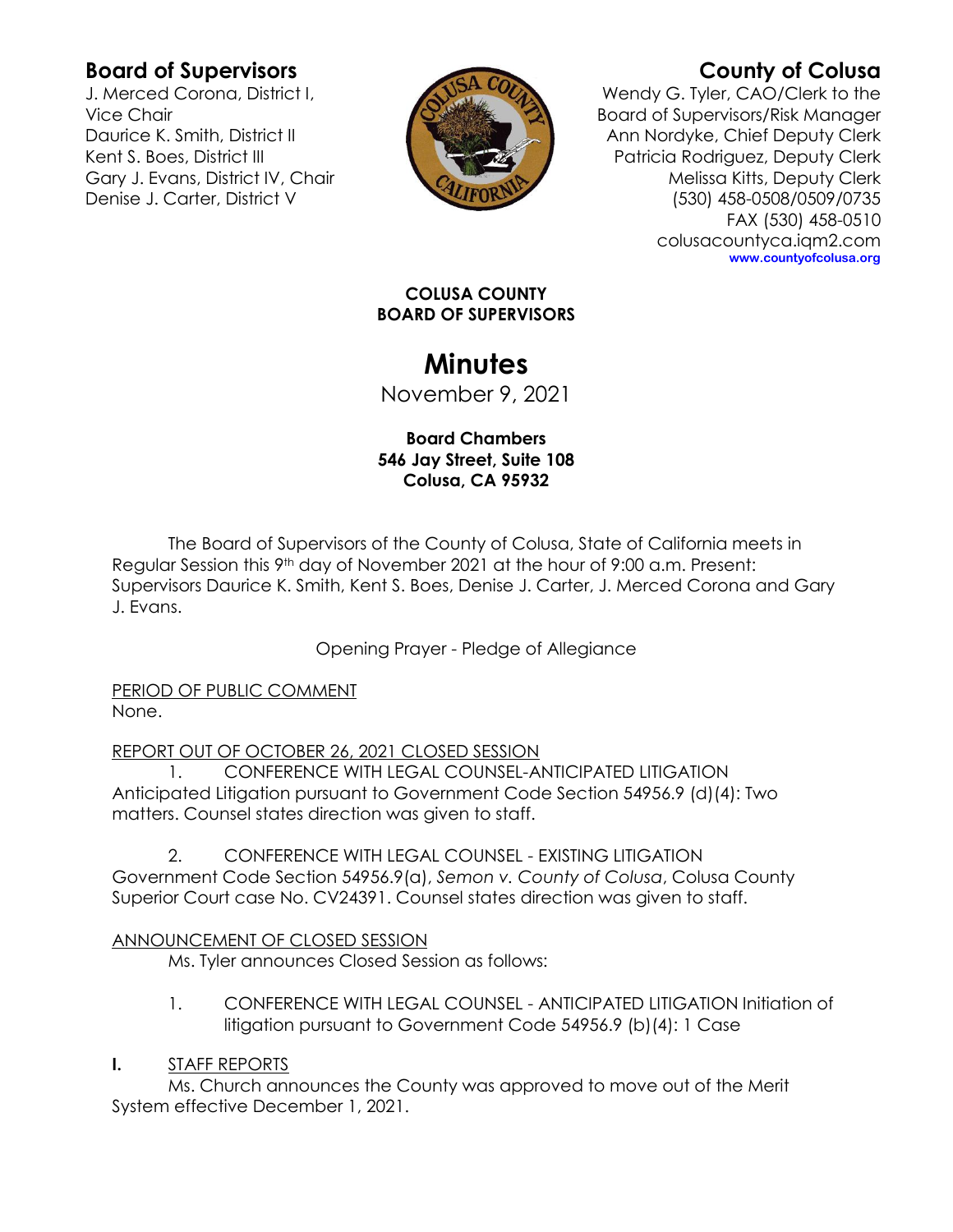Ms. Kelly states that November 11, 2021 is Veterans Day and there will be many activities in town. She further gives a brief update on COVID-19.

Ms. Tyler states the City of Colusa, Lions Club and the Rotary Club are planning their Old Tyme Christmas and have reached out to the County regarding the lights on the tree and using areas of the courthouse for the event. She further states the County was awarded \$712,000.00 through the Drought Relief Grant to be used for the Emergency Household Water Program with authorization to start spending the funds as of November 4, 2021.

### **CONSENT AGENDA**

Approve Consent Agenda Items No.'s 1 through 13.

#### 1. HEALTH AND HUMAN SERVICES

Approve Contract No. **C21-204** Amendment No. 4 to **The Regents of the University of California, acting for and on behalf of University of California, Davis Health,**  for professional medical services in the field of psychology for certain patient-clients.

#### 2. HEALTH AND HUMAN SERVICES

Approve Contract No. **C21-205** with **Glenn County Community Action Department** to share the costs of services performed by Community Action Department Housing Program Manager.

#### 3. HEALTH AND HUMAN SERVICES

Approve Contract No. **C21-206** a Sub-recipient Agreement with **Glenn County** for Emergency Solutions Grant Funds, effective July 14, 2021 and authorize County Administrative Officer to sign.

#### 4. HEALTH AND HUMAN SERVICES

Approve Contract No. **C21-207** with **FOX40** for advertisement services for the tobacco education campaign.

#### 5. BEHAVIORAL HEALTH

Approve Contract No. **C21-208** with **Colusa County Office of Education (CCOE)** to provide essential behavioral health prevention services to S. William Abel Academy (SWAA) students, effective September 20, 2021.

#### 6. BEHAVIORAL HEALTH

Approve Contract No. **C21-209** with **Tulare County Superintendent of Schools** to implement and support a youth Tobacco Advocacy Project for students at Colusa High School and Pierce High School, effective August 1, 2021.

#### 7. APPOINTMENT/FIRST 5 CHILDREN & FAMILIES COMMISSION

Appoint Kimberly Nall to the First 5 Colusa Children and Families Commission, effective October 20, 2021 through October 19, 2024. **(Application received: Kimberly Nall)**

#### 8. APPOINTMENT/AIRPORT ADVISORY COMMITTEE

Appoint David Myers to the Colusa County Airport Advisory Committee to serve the remainder of an unexpired term, effective November 9, 2021 through August 31, 2024. **(Application received: David Myers)**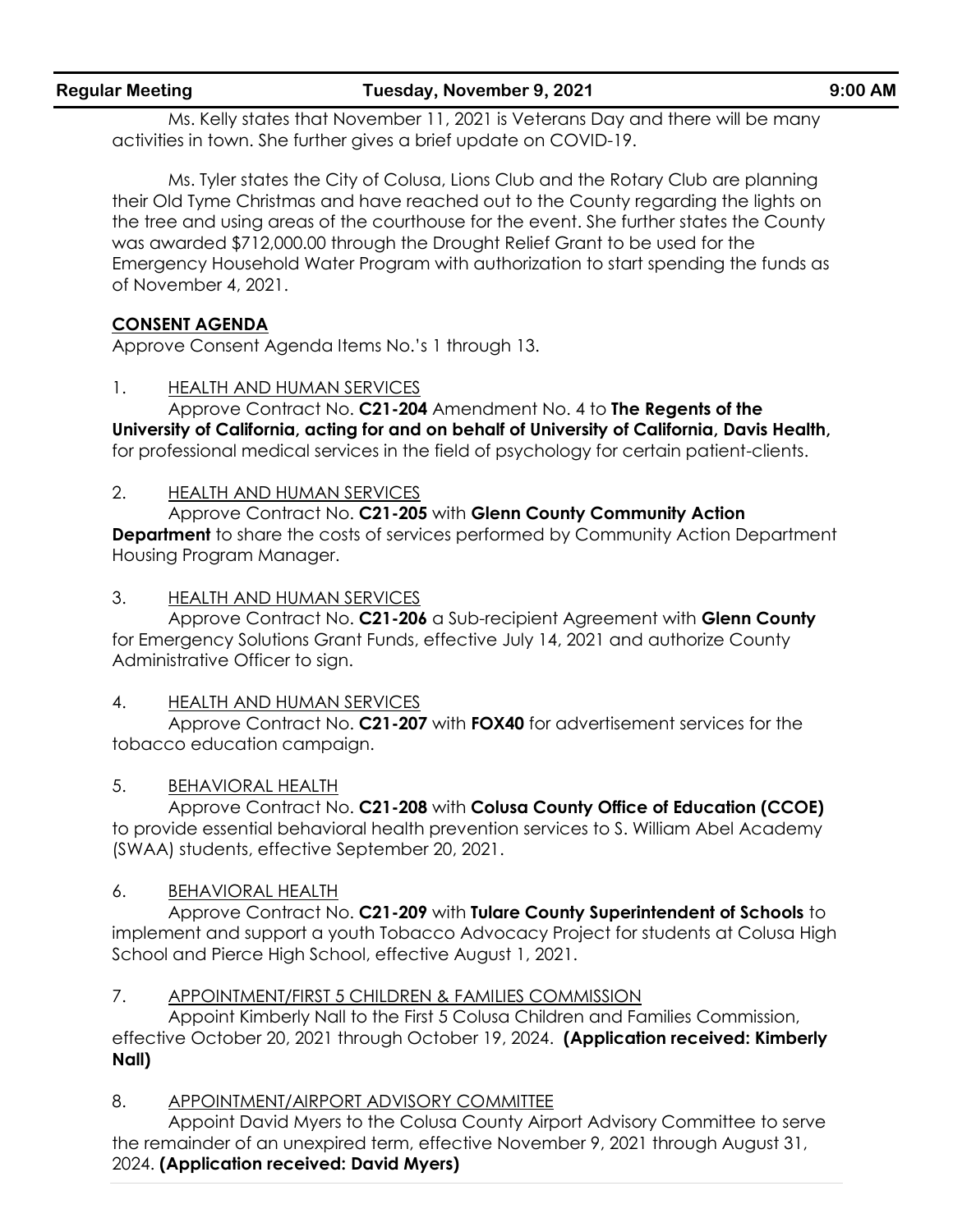#### 9. CLERK RECORDER/ELECTIONS

Acknowledge receipt of the Certified Election Results for the Gubernatorial Recall General Election held September 14, 2021.

#### 10. CLERK RECORDER/ELECTIONS

Appoint Donald Kitamura, Paul Sankey, and Starr West to Sacramento River West Side Levee District in lieu of the November 9, 2021 election as requested by the District.

#### 11. CLERK RECORDER/ELECTIONS

Appoint Hilary Reinhard and Todd Miller to Reclamation District 108 in lieu of the November 9, 2021 election as requested by the District.

#### 12. PURCHASING AND PROCUREMENT/MHSA

Approve purchase of office furniture for Behavioral Health Services from Office Depot in the amount of \$11,161.12 and authorize the Purchasing Agent to sign the purchase order.

#### 13. HUMAN RESOURCES/PERSONNEL

Reconsider Resolution No. 20-008, an Interim Resolution Establishing Temporary Personnel Policies due to COVID-19.

| <b>RESULT:</b> | <b>APPROVED [UNANIMOUS]</b>        |
|----------------|------------------------------------|
| MOVER:         | Carter                             |
| SECONDER:      | Corona                             |
| AYES:          | Evans, Corona, Boes, Smith, Carter |

#### **III.** BOARD OF SUPERVISORS

1. Chair Evans makes time for a presentation of Colusa County Ambulance Feasibility Study by AP Triton; with potential direction to staff.

Comments received by Ms. Tyler and Mr. Clough, Mr. Poland, Chief Gilbert, Chief Winters, and Chief Conley.

Mr. Clough states he would like to go on record and states that he is committed to providing a deployment plan and finishing the process.

Direction given to staff to facilitate a meeting with all Fire Chiefs, AP Triton and SSV, with Supervisors Corona and Smith in attendance to create two or three deployment plan options and agendize for the December 14, 2021 Board meeting.

Chair Evans declares a recess 10:50 a.m. and reconvenes at 11:03 a.m. with all Supervisors present.

**11:03 a.m.** (11:00 a.m. Item on Agenda)

BOARD OF SUPERVISORS/RESDISTRICTING

1. Chair Evans makes time for discussion/direction on the Redistricting proposals for County Supervisorial Districts based on 2020 Census data.

Ms. Tyler states this is the second of six Public Hearings before adoption of the final ordinance. She states there is a correction to the staff report, Ms. Bell did submit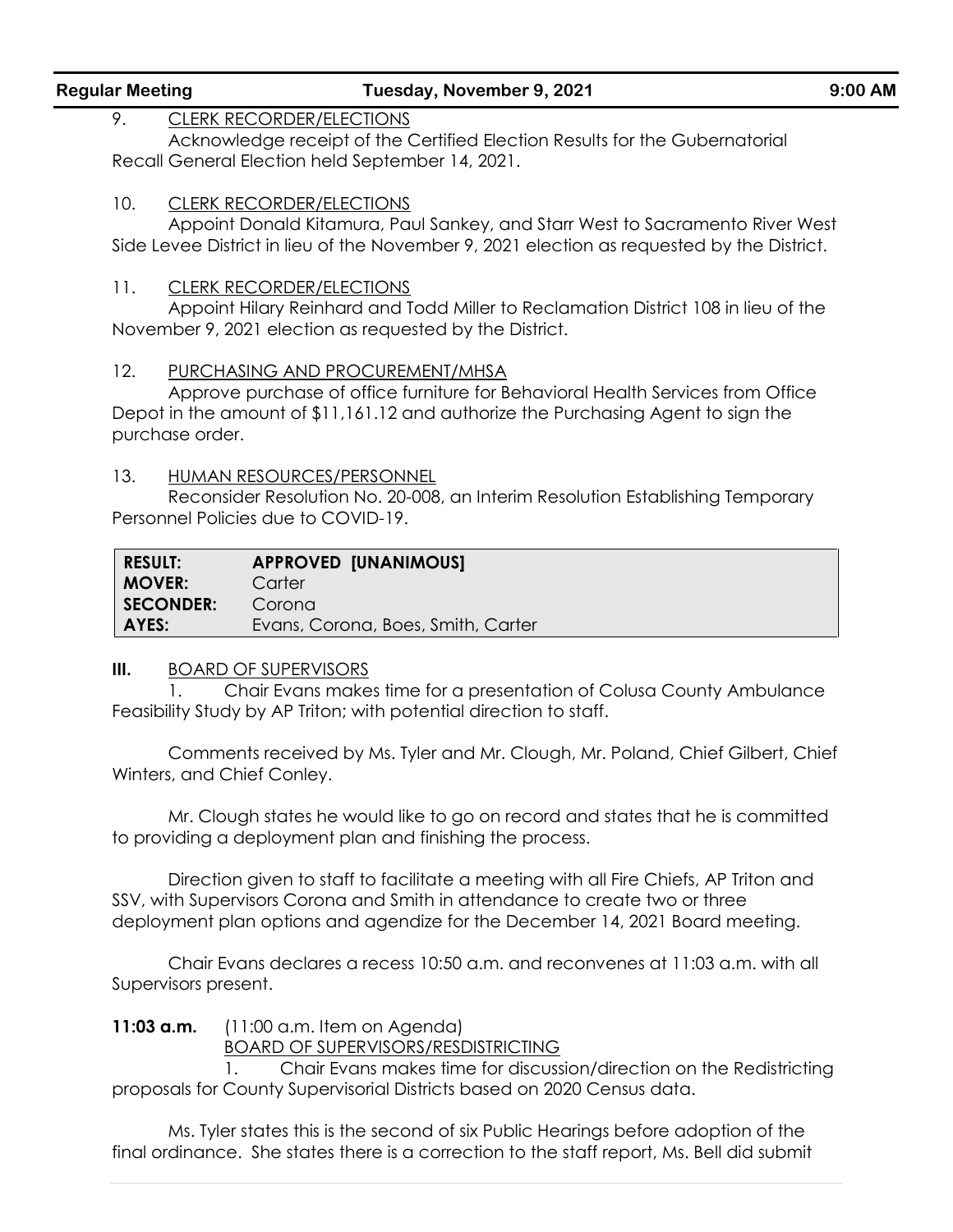comments on behalf of the Partnership to Preserve Community Integrity as a community of interest (Goad's Extension) as well as from Ms. Roberts regarding availability of information. She also states that to date no public comments were received regarding the draft maps. She further states Public Works has provided draft maps which meet the 5 requirements and take into account the identified community of interest.

Mr. Azevedo states the draft maps were conceptually based on the Supervisorial numbers from the previous redistricting. He states that Map A balances the population numbers and favors District 4. He further states for District 2 he took into account the comments received and extended District 2. He also states many parameters will be in conflict with each other and he tried to decide which best fits our community.

Supervisor Smith request that an interactive map be provided.

Ms. Tyler advises to an interactive map will be made available for the November 15, 2021 meeting.

Supervisor Boes states map A and B are not accurate for E Street in Williams and a correction should be made.

Supervisor Evans states that the population on proposed Map A starts at 4232 goes up to 4411 which loses area but gains in population.

Supervisor Smith states on Map B she loses a few blocks next to Louis Lane.

Mr. Azevedo states proposed Map C was numbers driven and will not be changing until the interactive map is available.

11:19 a.m. Chair Evans opens the Public Hearing and calls for Public comment.

Ms. Bell states she brought a comment letter to the prior meeting and states the community would like to be kept together. She states she had no idea that Goad's Extension would be moved completely out of District 5 and requests Goad's Extension to be left in District 5.

Mr. King speaks to District 3 and states that he supports the river front south of the City to continue to be in the same district. He further states he would like Goad's Extension to stay in District 5 and Grimes/Arbuckle Road to the end of Baily Road to be kept in the same district as the City of Colusa.

Ms. Roberts thanks Public Works for the maps. She requests to keep Arbuckle together and states her preference would be Map A or B. She further requests an interactive map that the public can access.

Mr. Azevedo replies that it could be done with direction.

Supervisor Evans states he has concerns with the public creating maps that could be distributed that the Board has not seen yet and labeling the maps official.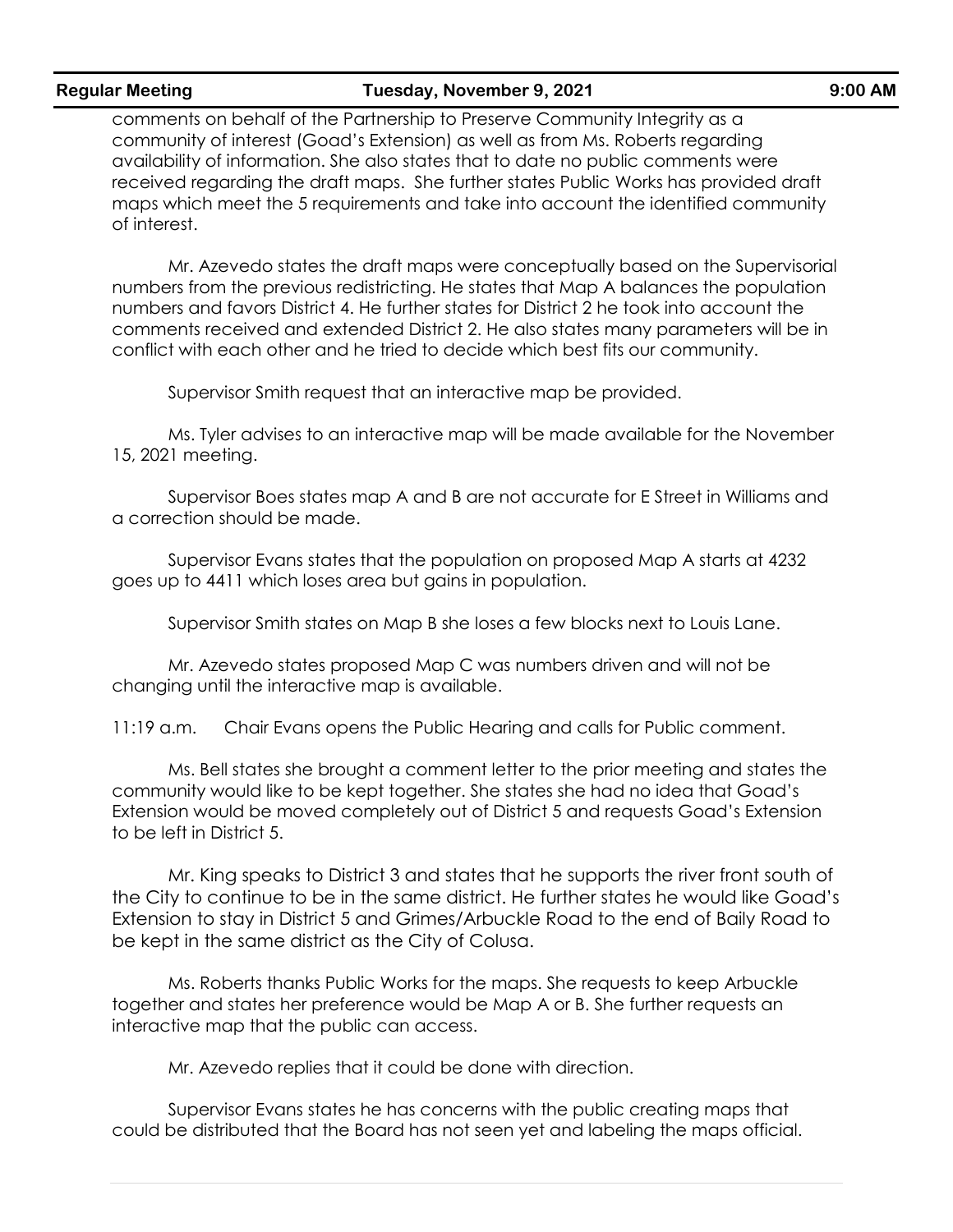Ms. Tyler states there are mechanisms in place for people who may want to submit draft maps for consideration. A map is not considered an "official" draft until it is submitted to the Clerks and seen at a Board of Supervisors meeting.

Supervisor Boes states the only difference between Map A and B is the line at the southern part from Wildwood Street to California Street.

Ms. Roberts states the alternative would be to put College City in a different district but the residents living there might feel strongly that they need to be tied to Arbuckle.

Supervisor Boes inquires if each district's population should be within 5% of each other.

Mr. Azevedo states it is preferred to have each district within 5% and it is strongly recommended that it be no greater than 10% but it's not required.

Supervisor Boes requests clarification of the 5%.

Mr. Azevedo states he recommends using the voting age number, and in general terms of representation, the total population.

Ms. Tyler states other counties that have gone through the process before, generally are 5% within.

Supervisor Boes states if all districts are within 5% of each other there could be a 20% disparity between the districts.

11:34 a.m. Chair Evans calls for additional public comments. Hearing none, Chair Evans closes the Public Hearing.

Direction to staff to create an interactive map to be available for the November 15, 2021 meeting without moving any lines.

#### BOARD OF SUPERVISORS

2. Approve Letter to Citizens Redistricting Commission Concerning State and Federal Legislative District Boundaries as amended.

Comments received by Ms. Tyler.

| <b>RESULT:</b>   | <b>APPROVED [UNANIMOUS]</b>        |
|------------------|------------------------------------|
| <b>MOVER:</b>    | Smith                              |
| <b>SECONDER:</b> | <b>Boes</b>                        |
| AYES:            | Evans, Corona, Boes, Smith, Carter |

Chair Evans makes time for the adoption of a Resolution expressing opposition to any policy, law or executive order that would create a COVID-19 vaccine mandate.

Supervisor Boes reads the following into the record: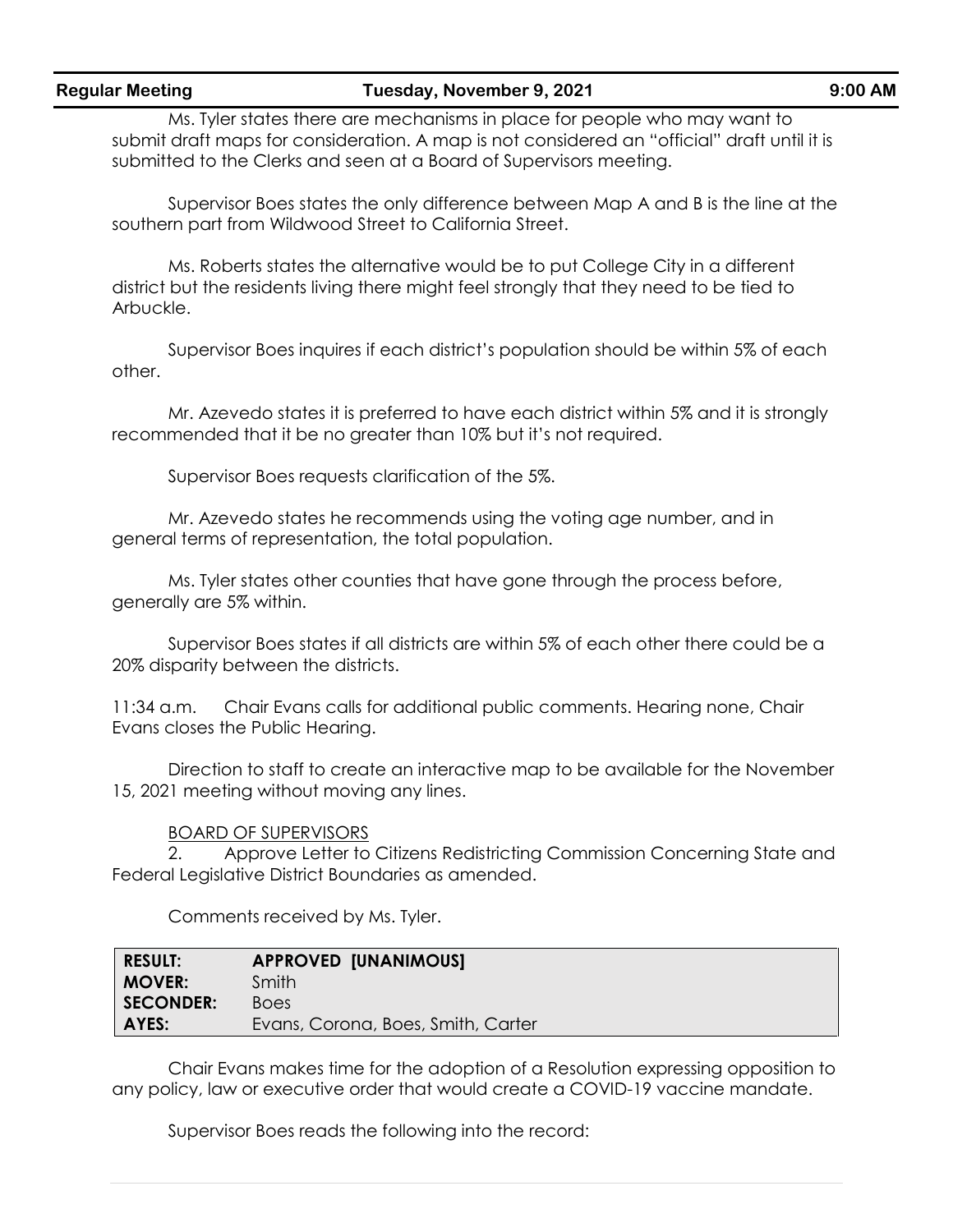#### **"A RESOLUTION OF THE BOARD OF SUPERVISORS OF THE COUNTY OF COLUSA EXPRESSING OPPOSITION TO ANY POLICY, LAW, OR EXECUTIVE ORDER, THAT WOULD CREATE A COVID-19 VACCINE MANDATE**

**WHEREAS,** the members of the Board of Supervisors, as elected officials, have taken an oath to support the Constitution of the United States of America and the Constitution of the State of California; and

**WHEREAS,** the Board of Supervisors is aware of COVID-19 vaccine mandates being imposed by public and private entities throughout the United States and the State of California; and

**WHEREAS,** the Board of Supervisors believes that scientific data is a key component in responding to the significant health and economic effects of COVID-19; and

**WHEREAS,** the Board of Supervisors supports efforts to ensure that every Colusa County citizen who wants a COVID-19 vaccine has access to receive one; and

**WHEREAS,** the Board of Supervisors recognizes each individual's civil liberty to refuse a vaccination based upon their own religious, medical, or personal reasons or beliefs.

**NOW, THEREFORE BE IT RESOLVED** that the Board of Supervisors:

1. Supports the Colusa County Public Health Department in its efforts to educate our community on the effectiveness of masking, vaccinations, and early treatment in preventing severe COVID-19 health implications; and

2. Encourages all Colusa County citizens to discuss COVID-19 options with their personal physician; and

3. Formally expresses its opposition to any policy, law, or executive order that would create a COVID-19 vaccine mandate which seeks to limit or deny anyone due process and equal protection under the law because of an individual's COVID-19 vaccination status."

3. Adopt **Resolution No. 21-067** expressing opposition to any policy, law or executive order that would create a COVID-19 vaccine mandate.

| <b>RESULT:</b> | <b>ADOPTED [UNANIMOUS]</b>         |
|----------------|------------------------------------|
| <b>MOVER:</b>  | Evans                              |
| SECONDER:      | Smith                              |
| <b>AYES:</b>   | Evans, Corona, Boes, Smith, Carter |

4. Approve the Minutes from the October 26, 2021 Regular meeting.

| <b>RESULT:</b>  | <b>APPROVED [UNANIMOUS]</b>  |  |
|-----------------|------------------------------|--|
| <b>MOVER:</b>   | Carter                       |  |
| SECONDER:       | Corona                       |  |
| AYES: I         | Evans, Corona, Smith, Carter |  |
| <b>ABSTAIN:</b> | <b>Boes</b>                  |  |

5. Approve the Minutes from the November 2, 2021 Special Meeting.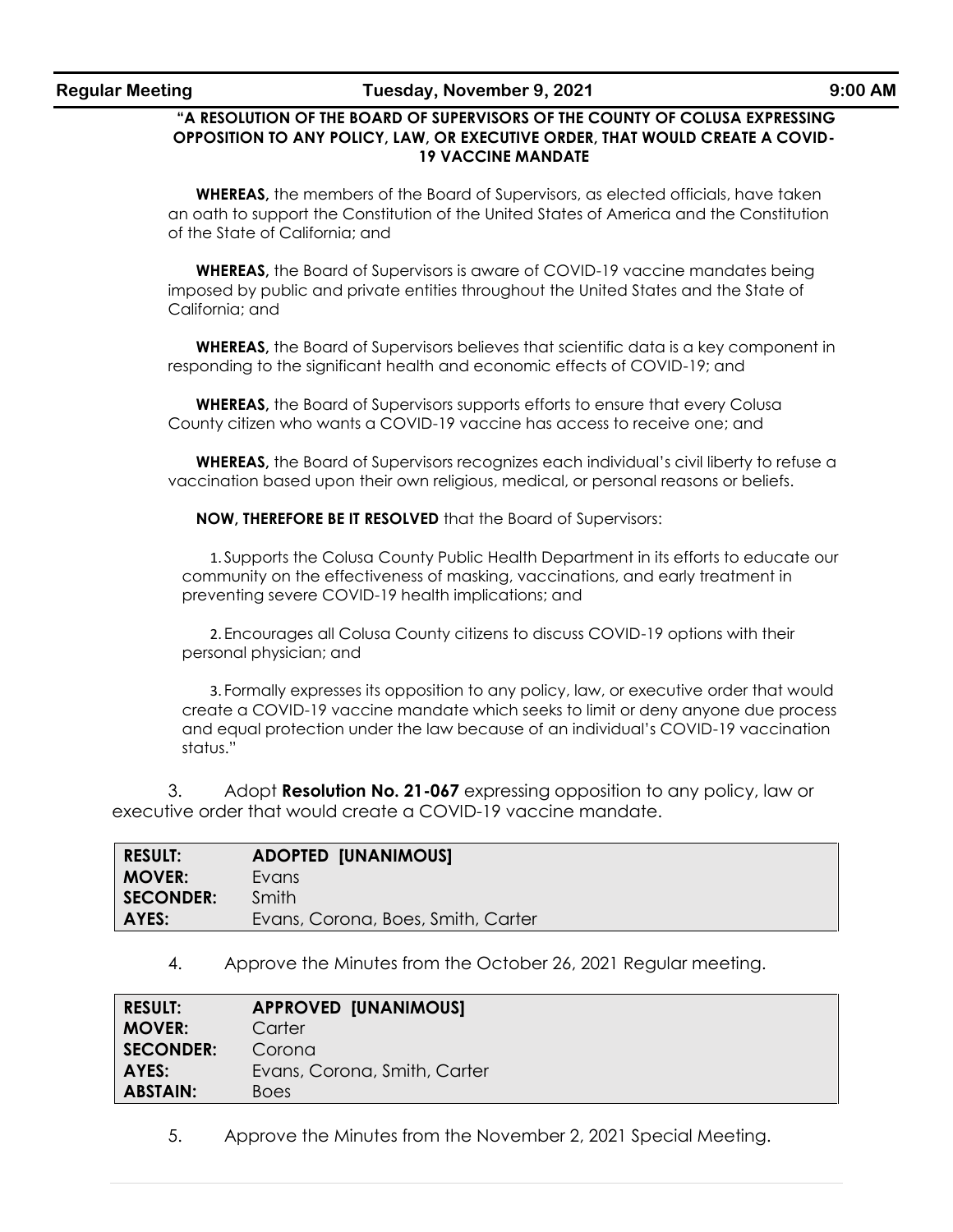**RESULT: APPROVED [UNANIMOUS] MOVER:** Smith **SECONDER:** Corona **AYES:** Evans, Corona, Smith **ABSTAIN:** Boes, Carter

#### **IV.** HUMAN RESOURCES

1. Adopt the revised Job Class Table reflecting an October 1, 2021 cost-ofliving adjustment compensation increase approved in the current Memorandum of Understandings and Resolutions by the Board.

Comments received by Ms. Church.

| <b>RESULT:</b>   | <b>APPROVED [UNANIMOUS]</b>        |
|------------------|------------------------------------|
| <b>MOVER:</b>    | Carter                             |
| <b>SECONDER:</b> | <b>Boes</b>                        |
| AYES:            | Evans, Corona, Boes, Smith, Carter |

2. Approve Contract No. **C21-210** Side Letter Agreement to the 2019-2023 **CCEA MOU** which establishes an out of class assignment pay equal to 5% of an employee's base pay for CCEA unit members.

Comments received by Ms. Church.

| <b>RESULT:</b>   | <b>APPROVED [UNANIMOUS]</b>        |
|------------------|------------------------------------|
| <b>MOVER:</b>    | Corona                             |
| <b>SECONDER:</b> | <b>Smith</b>                       |
| AYES:            | Evans, Corona, Boes, Smith, Carter |

3. Approve the new Colusa County Employee Evaluation Form Packet and adopt effective November 9, 2021.

Comments received by Ms. Church.

| <b>RESULT:</b> | <b>APPROVED [UNANIMOUS]</b>        |
|----------------|------------------------------------|
| <b>MOVER:</b>  | Smith                              |
| SECONDER:      | Carter                             |
| AYES:          | Evans, Corona, Boes, Smith, Carter |

#### **V.** PURCHASING AND PROCUREMENT/HUMAN RESOURCES

1. Approve the sole source purchase of a 1 year license from Business Training Experts (BTE), for agency-wide Supervisor training and business skills training for all staff, and adopt findings that the circumstances are appropriate for authorizing the sole source purchase.

Comments received by Ms. Tyler and Ms. Church.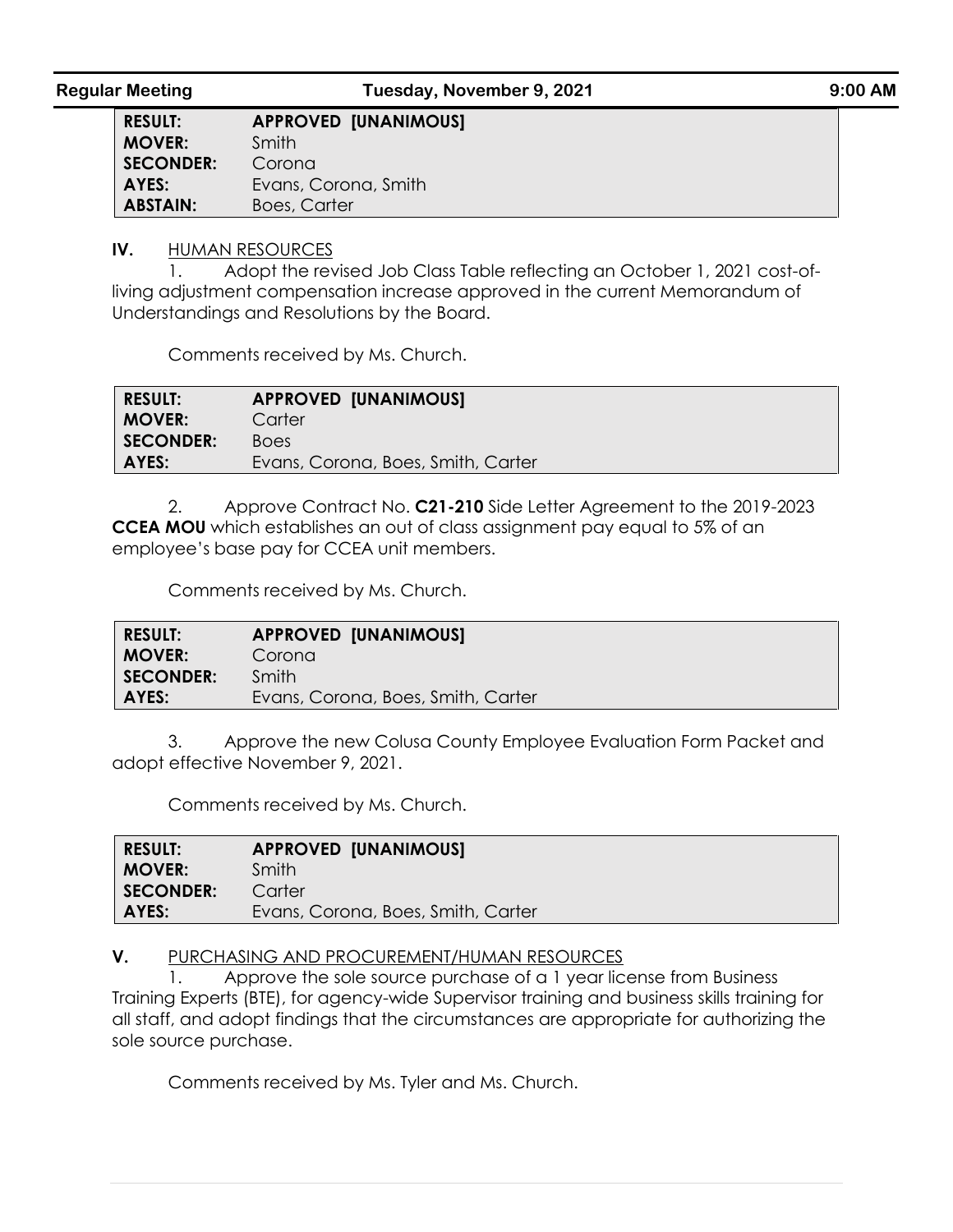| <b>RESULT:</b>   | <b>APPROVED [UNANIMOUS]</b>        |
|------------------|------------------------------------|
| <b>MOVER:</b>    | Smith                              |
| <b>SECONDER:</b> | Carter                             |
| AYES:            | Evans, Corona, Boes, Smith, Carter |

#### **VI.** AUDITOR

1. Approve Special Claims as follows:

| Invoice # | Fund/De <u>partment</u> | Vendor                         | Amount     |
|-----------|-------------------------|--------------------------------|------------|
| 1019.     | PUBLIC WORKS            | 1ST CHOICE DBE INC             | \$7,322.50 |
| 36056     | <b>SHERIFF</b>          | MORROW SURVEYING, INC          | \$4,460.00 |
| 285.      | AIRPORT                 | SACRAMENTO RIVER AVIATION, LLC | \$75.00    |

| <b>RESULT:</b>   | <b>APPROVED [UNANIMOUS]</b>        |
|------------------|------------------------------------|
| <b>MOVER:</b>    | <b>Boes</b>                        |
| <b>SECONDER:</b> | Corona                             |
| AYES:            | Evans, Corona, Boes, Smith, Carter |

#### **VII.** COUNTY ADMINISTRATIVE OFFICE

1. Discussion on the allocation of American Rescue Plan Act funds in the FY2021-22 budget and planning for the allocation of the balance.

Comments received by Ms. Tyler.

Supervisor Boes states he would lobby for using these funds to help the ambulance for a one time cost and also to make a satellite campus for the west side of the County.

#### **VIII.** SUPERVISORS' REPORTS OR COMMENTS

Supervisor Corona Meetings/functions attended: Community Action Partnership Board meeting Constituents meeting regarding flooding Clean Up Day in College City Cooked Breakfast for Arbuckle Car Show Special Meeting for Redistricting LAFCo meeting Natalie Corona Sign Unveiling Ceremony Road Department meeting regarding flooding NeighborWorks Ribbon Cutting Ceremony Referee for Basketball game for Johnson Jr. High School

Supervisor Corona reminds everyone that on November 19, 2021 at 1:00 p.m. the unveiling of the fallen soldiers' signs will be held at LaVanche Hurst Park. He also thanks Mr. Plucker for attending the ribbon cutting ceremony for the NeighborWorks project.

> Supervisor Boes Meetings/functions attended: Colusa County Gun Owner's meeting